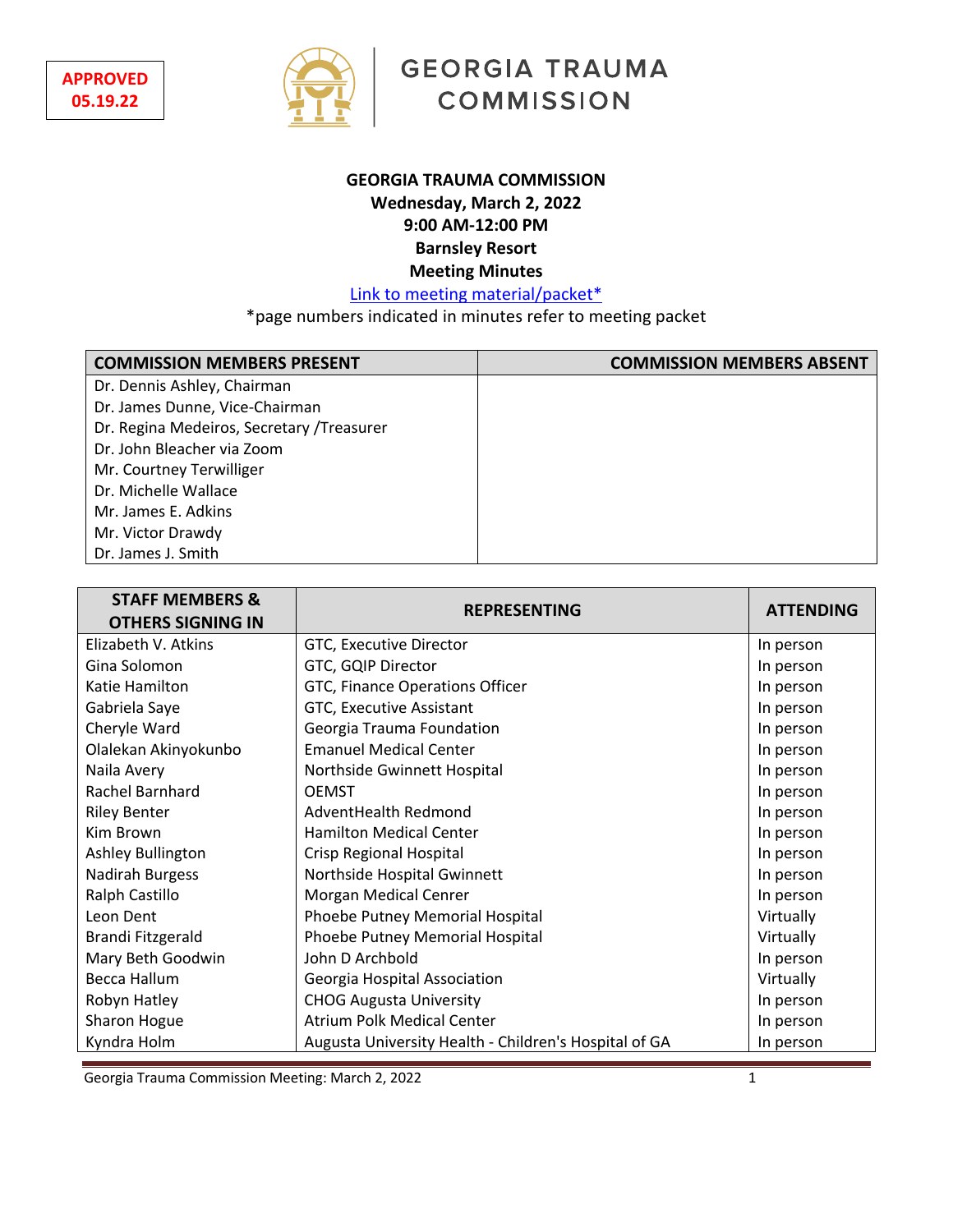| <b>Tracy Johns</b>      | Atrium Health Navicent medical center      | In person |
|-------------------------|--------------------------------------------|-----------|
| Michael Johnson         | <b>OEMST</b>                               | In person |
| David Kiefer            | Effingham Health System                    | In person |
| Katherine Kohler        | AMC                                        | In person |
| <b>Heather Morgan</b>   | Piedmont Athens Regional                   | In person |
| Renee Morgan            | <b>OEMST</b>                               | In person |
| David Newton            | <b>OEMST</b>                               | In person |
| Terence O'Keeffe        | <b>Augusta University</b>                  | In person |
| Farrah Parker           | <b>JMS Burn Center at Doctors Hospital</b> | In person |
| Sarah Parker            | Grady                                      | In person |
| <b>Steve Paynter</b>    | <b>Hamilton Medical Center</b>             | In person |
| John Pope               | <b>Piedmont Cartersville</b>               | In person |
| Marie Probst            | <b>OEMST</b>                               | Virtually |
| Alicia Register         | Crisp Regional                             | In person |
| Rana Roberts            | Children's Healthcare of Atlanta           | Virtually |
| Kellie Rowker           | <b>CHOA</b>                                | In person |
| Christopher Ruiz        | Doctors Hospital of Augusta                | In person |
| Gabriela Saye           | Georgia Trauma Commission                  | In person |
| Damien Scott            | <b>Emanuel Medical Center</b>              | In person |
| Stephen Shirlock        | John D Archbold Memorial Hospital          | In person |
| <b>Michael Shotwell</b> | Piedmont Athens Regional                   | In person |
| Corydon Siffring        | Doctors Hospital of Augusta                | In person |
| Jessica Story           | <b>Warren Averett</b>                      | In person |
| Pamela Vanderberg       | <b>Wellstar AMC</b>                        | In person |
| Matt Vassy              | Northeast Georgia Medical Center           | In person |

### **Call to order: (00:00:05 on the recording)**

Dr. Ashley called the meeting to order at 12:00 PM, with eight of nine members present in the room and one member present via Zoom video conference.

### **Chairman's Report (00:00:20)** *Presented by Dr. Ashley*

Dr. Ashley welcomed everyone and hoped everyone had enjoyed the recent meetings throughout the last couple of days. It's been very productive, and I'm extremely impressed with all the committee work. We appreciate all your hard work. Dr. Ashley thanked all the staff that made the Winter Meeting a success.

We will start our meeting by approving the November 18, 2021, and January 26, 2022 meeting minutes.

### **MOTION GTCNC 2022-03-01: Motion to approve the November 18, 2021, and January 26, 2022 meeting minutes as submitted.**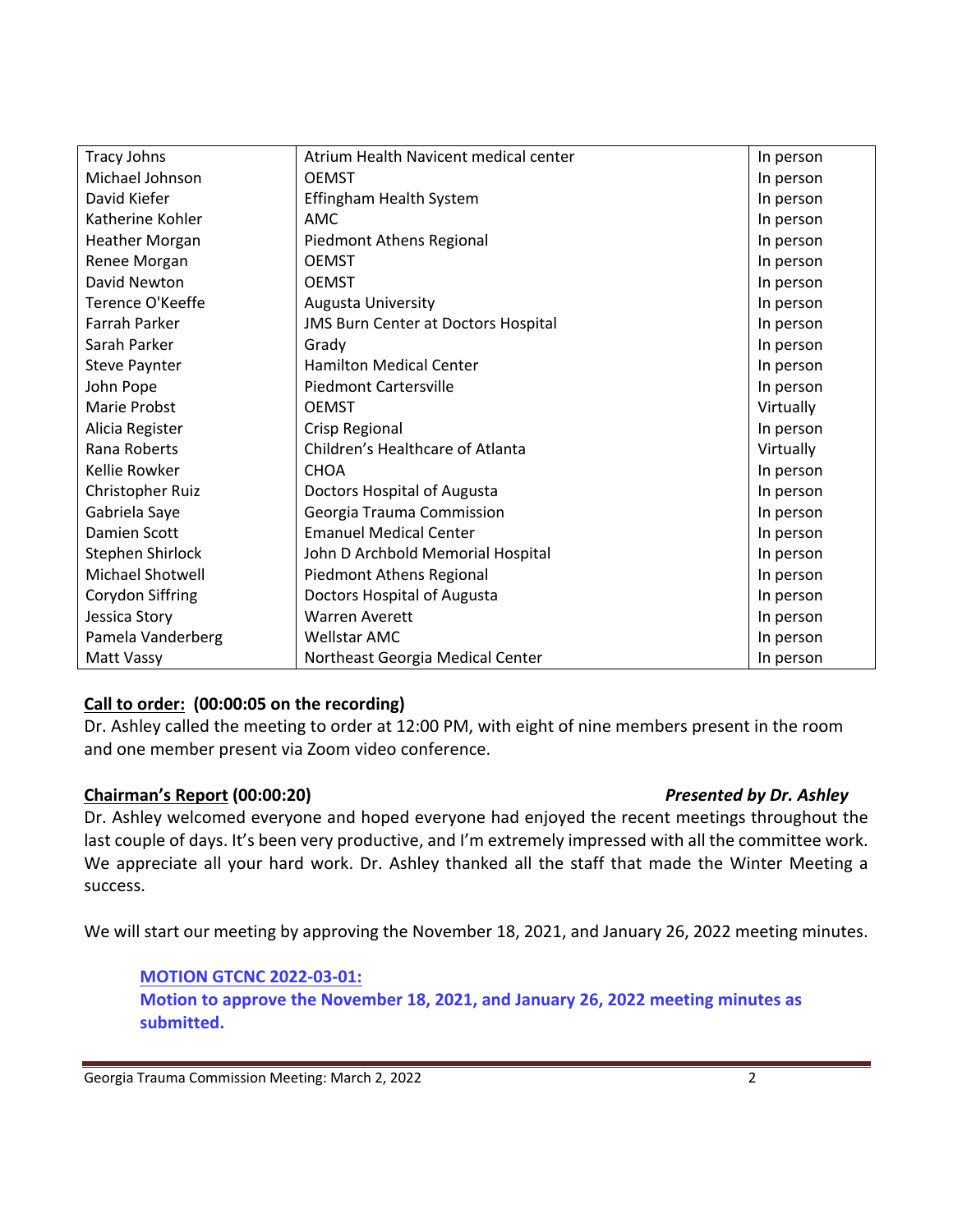**MOTION BY**: Courtney Terwilliger **SECOND BY**: James Atkins **VOTING**: All members are in favor of the motion. **ACTION**: The motion *PASSED* with no objections nor abstentions.

As you may know, the legislative session has started. Liz and I have been busy with presentations. We presented to the Senate Health and Human Services Committee last week, and they were very pleased with our projects and how far we have come. With that being said, I will turn it over to Liz Atkins for the Executive Director's report.

# **Executive Director Report (00:03:12)** *Presented by Elizabeth Atkins*

We are deep in budget season right now at the capital, so I have some screenshots (packet pages 17-18) from the governor's budget report. The amended FY budget will be voted on shortly, and the FY budget has already started its process. The most exciting report this year is that you see a trauma care trust fund under dedicated state revenues. Now, we have an interest-bearing trust fund. It was a heavy lift to make that happen. You see that 13,594,359 that I have highlighted is dedicated going into our trust fund this year.

Further down the report, you will see the FY 23 dedicated funds, which will be allocated to the FY 23 budget. Next, you will see the amended budget, which they will be voting on this week for FY 22. If you're not familiar with the process, we get a base budget of around 14 million, then an additional 8 million. The biggest change is our total for FY 23 is 21.4 million, no more vetting for our money. We have dedicated funds now because of the language set in the code that states the Super Speeder money should go towards the trauma system. We have had many discussions about what initiatives are occurring and what we need to fund.

Liz Atkins reviewed the Super Speeder Summary (page 19-21). The green line on page 20 indicates our amended budgets, the additional mid-year funds we receive to bring us up the 20 million dollar mark. Now it becomes important to track our progress month over month (page 22). If there are no questions, we will move into a presentation from Jennifer Ward with a TCAA presentation.

Jennifer Ward congratulated everyone on the achievement of having dedicated funds. We are one of the few states that have that. This (23-45) may serve as a refresher for current TCAA members but will provide an overview for those who are not. Ms. Ward gave a detailed presentation on the following topics:

- TCAA Mission, Vision, and Values
- TCAA history
- Current membership overview
- Initiatives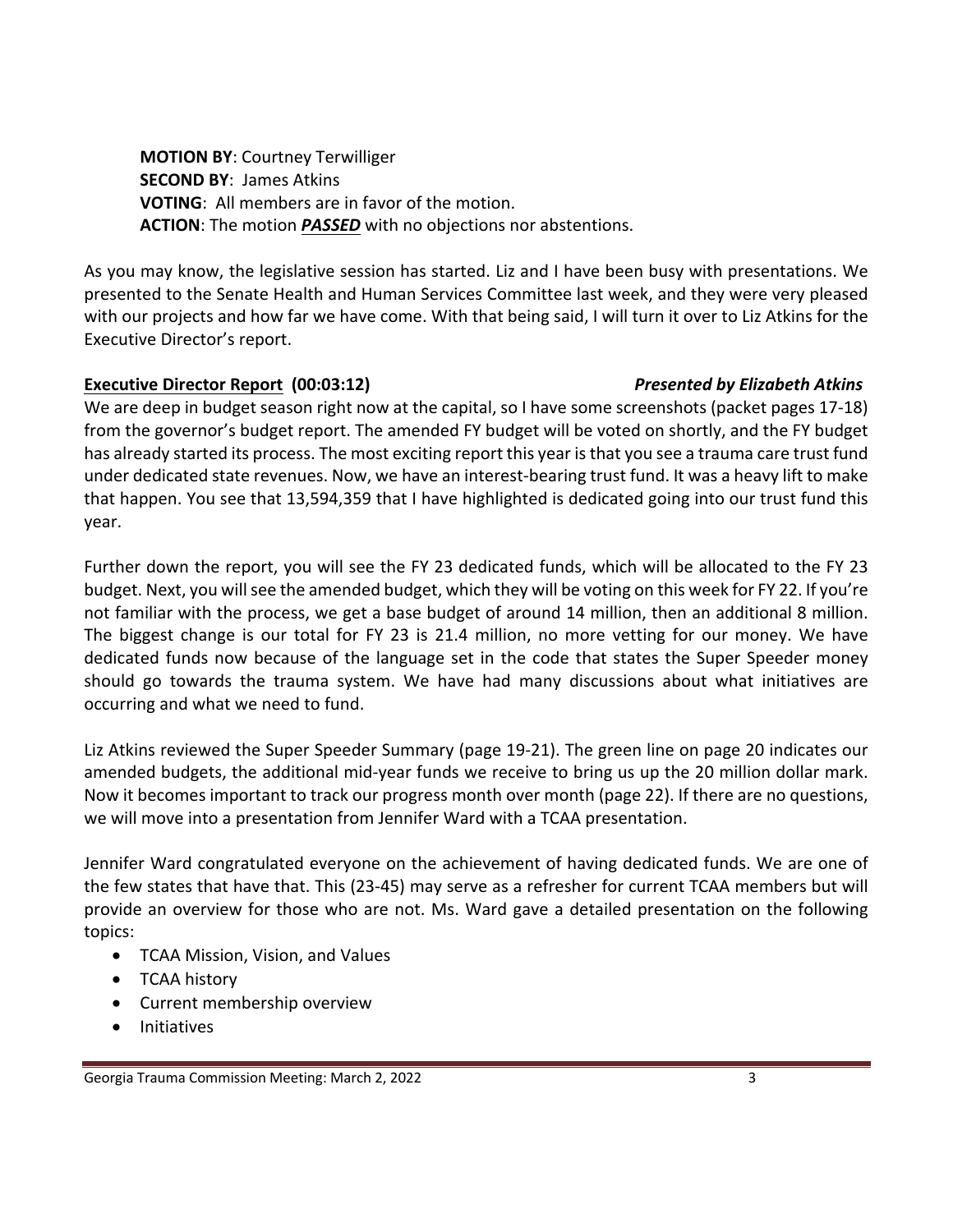- Services and Benefits
- Upcoming Webinars
- Online Education Navigation
- Helpful TCAA Resources

After the presentation, Liz Atkins asked what the two main focus points are in your advocacy day? Jennifer Ward answered that it is constantly changing, but right now, it's getting mission zero appropriated and improving trauma student care grants from 220 million. Advocacy day will take place March 16-17 virtually. Dr. Ashley asked if Jennifer could elaborate on the 5 million project and how it might affect us. The 5 million project is mission zero, separated into different things, and has money going to military teams and trauma centers. It will help to ensure trauma care readiness by providing federal grants that can be used to integrate military trauma care providers into civilian trauma centers. 5 million doesn't sound like very much money, but it is what you have to start, and then you can add on. The 220 million is the improving system track that I touched on earlier. Dr. Ashley asked if that is something Georgia and EMS centers have access to. We have a trauma coalition that includes all our partners, so they know what is going on. As soon as we are closer to approval, we will send out an application and tell you what you need to do.

Dr. Ashley thanked Ms. Ward for presenting and stated it's great having someone advocating for the system at the national level. Liz Atkins added that level III and IVs are now TCAA members and should have been able to attend the finance consultation Tuesday morning. The manual is developed by TCAA fellows and is very valuable. Please download it when you get a chance.

Jessica Story with Warren Averett was asked to present the level III/IV readiness cost results (46-53). Ms. Story provided a brief background of Warren Averett's history with the Georgia Trauma Commission. We have been working with the Commission since 2008 on various projects. You are probably most familiar with the uncompensated care validation we do every year. Today, I'll be reviewing the readiness cost that we performed on level III and IVs for the calendar year 2019 data. The final results only include costs that are required in the Orange Book. Ms. Story went on to give a detailed explanation of the report.

Dr. Dunne had a question regarding the costs associated with clinical medical costs. Would those positions be eliminated if someone decides not to be a trauma center, or would you need an orthopedic surgeon to still be at the facility? Were those costs associated with on-call in-house costs? Ms. Story answered that on-call was not a requirement, which is not included in the costs. Some centers did have those costs, but that is not reflected in the report. Dr. Ashley clarified that this looks at their call obligation pay. If a center decided not to be a trauma center, the surgeon wouldn't go away, but they wouldn't be mandated to be on call.

### Georgia Trauma Commission Meeting: March 2, 2022 4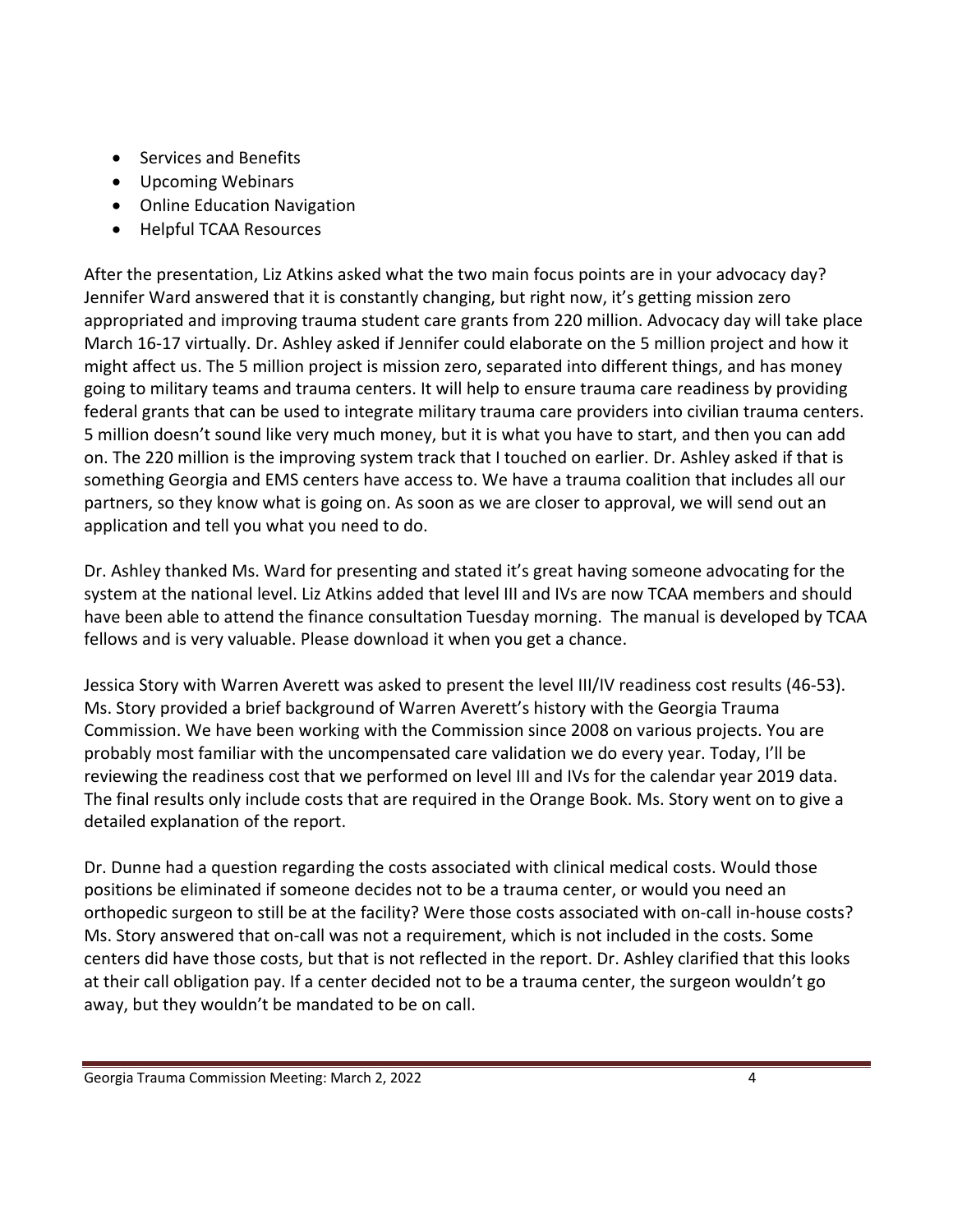Dr. Greg Patterson asked if the Commission would redo all center surveys since newer standards are rolling out. To Dr. Dunne's comment, many trauma centers don't pay for additional resources, I don't get called pay, but our hospital expects us to do it. I would recommend a sub-note to the study to distinguish who pays for it and how much. For the level I and II study, the biggest category is the call pay associated with the medical staff; that isn't the case for us. Dr. Ashley stated that they would be interested in redoing the survey. We have learned how to do the survey now and can understand what's going on.

### **Committee and Workgroup Reports**

### **Budget Committee Report (00:57:57)** *Presented by Dr. Regina Medeiros*

Dr. Regina Medeiros referenced the AFY Proposed Spend Plan (page 56). Dr. Ashley and Liz have presented our Spend Plan at the capitol, and it has passed the house. As of now, it is still sitting in the Senate for a final vote. We feel very confident in the dollar amount that will be allocated, so we are requesting on behalf of the Budget Committee to approve the AFY 2022 Spend Plan. Please let me know if you have any questions on the allocation line items.

# **MOTION BY: GTC Budget Subcommittee**

**MOTION GTCNC 2022-03-02: I make the motion to approve AFY 2022 Spend Plan as submitted. MOTION BY**: Budget Subcommittee **VOTING**: All members are in favor of the motion. **ACTION**: The motion *PASSED* with no objections nor abstentions.

We are working on our grants and contracts workgroup and have some recommendations for minor adjustments. The recommendations will go to the Budget Committee to review.

# **EMS Committee Report (01:00:39)** *Presented by Courtney Terwilliger*

Courtney referenced the committee report (page 57) and pointed out our two projects. We have added both T-Mobile and Southern Link to our AVLS vendor list. T-Moble has reached out to us and has offered to host a sub-committee meeting at their Innovation Center in Atlanta. We have scheduled a conference call with their healthcare staff to discuss our needs and how current technology might help us. As far as EMS training, in the last FY, our dollars provided 104,000 hours of in-service credit to the EMS Community The EMS Leadership Course has selected this year's class and will begin the training on March 1.

# **Level III and IV Committee Report (01:04:12)** *Presented by Dr. Greg Patterson*

Dr. Patterson reviewed the committee report (page 59). We have completed our readiness costs surveys presented during the Barnsley Meeting. The ACS consultative process is ongoing. Hopefully, we will continue to work on the ACS Rural initiative to get our system looked at from the rural standpoint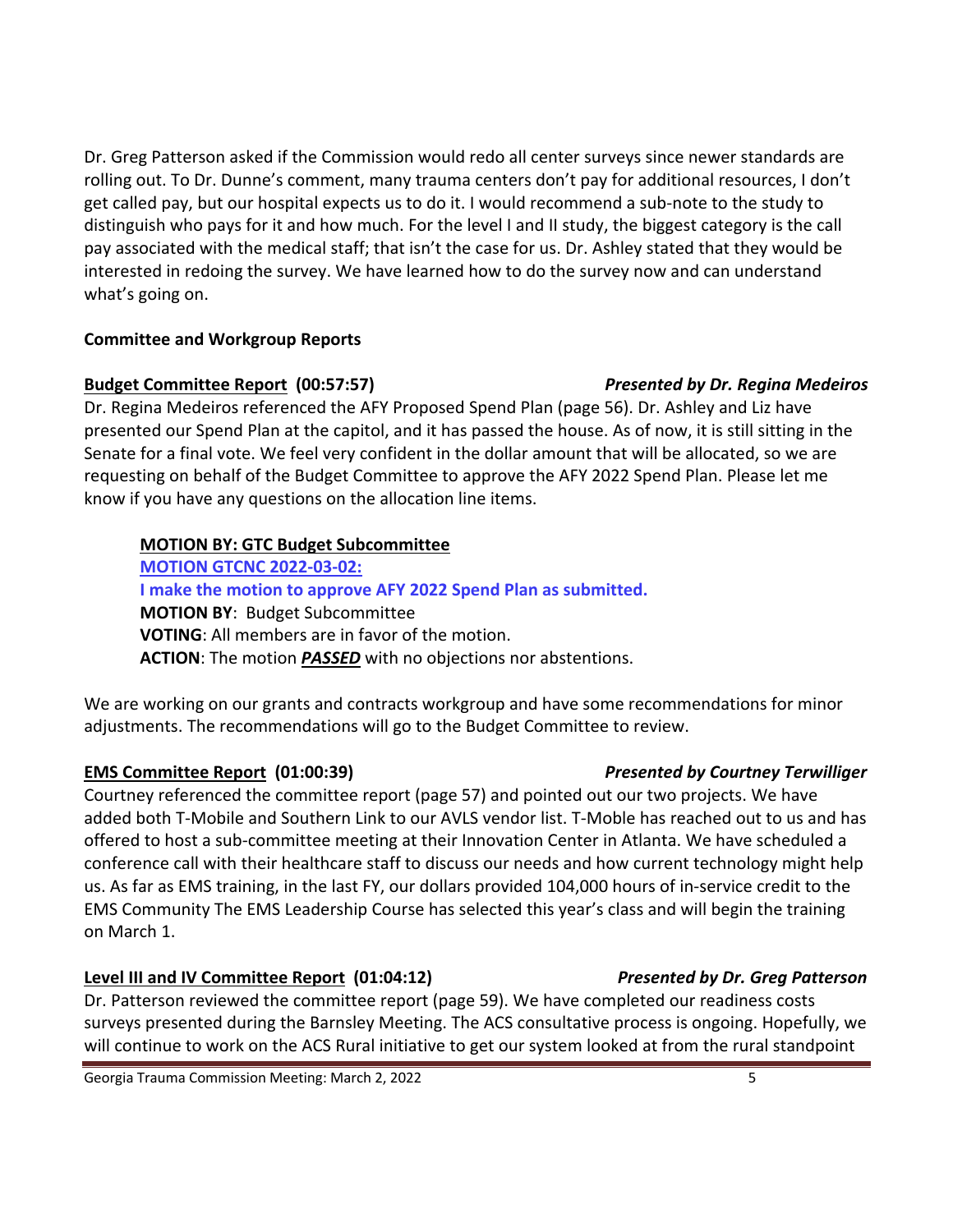by fall. They are working with the questions we submitted to them and have at least another phone call to establish a process. We have our consultative visits scheduled for level IVs in October. MARCH PAWS is ongoing and may have a working prototype with test classes before our August meeting. We are re-engaging our trauma medical directors to update the access to the specialty care process; This was a low-hanging fruit we tackled early on by publishing all trauma center contact information that Level III and IV centers could reference. We have tabled a couple of projects: IRB for rural centers, hip fracture care, and geriatric care.

### **Georgia Committee on Trauma Excellence (GCTE) (01:08:39)** *Presented by Tracy Johns*

Our primary focus was aligning our goals under initiatives with our five different subcommittees in the last quarter. The goals we've developed are: decreasing time to definitive care, decreasing the incidence of AKI, and increasing trauma awareness. We're working on getting better data, and we've looked at our registry data to add data fields this year. We are also working on reports to help time to definitive care. For AKI, We've got a predictive calculator that we're looking at doing some prospective data analysis with.

# **Trauma Administrators Committee (01:10:53)** *Presented by Dr. Michelle Wallace*

We had our Administrators committee yesterday, and it was our first full in-person meeting. There was lots of engagement, and we presented the readiness cost survey. We asked members what they wanted to focus on. We will be planning to meet again in April and looking to establish co-chairs from each level. It was great to see the enthusiasm and the amount of participation involved.

# **Trauma System Performance Committee (01:13:25)** *Presented by Dr. James Dunne*

Our main focus as a committee is time to definitive care and how long it takes a patient at the scene to get to an appropriate trauma center. The data has been difficult to capture, but the entire committee has done a great job disseminating the available data. Dr. Dunne started to present the April-October Trauma Registry Data Report (69-73). Through this data, we can determine significant delays from patients going to a referring hospital then to definitive care. We've never been able to get the numbers we needed until now, and we can try to figure out solutions. One of the problems we are encountering is obtaining accurate data. Only about 16% of records were complete for analysis.

From a statewide standpoint, we will have to look at the amount of transport available. There are not enough ambulances to transport people from one hospital to another. We have people sitting at these critical access hospitals for hours. Dr. Dunne referenced page 68, which breaks down the amount of time from dispatch to time of definitive care and the amount of record data available within each stage.

Some of the solutions are to increase our data capture, have hospitals build a relationship with their referring hospitals and EMS, and work on process improvement initiatives. We are also working on an armband project, an OEMST initiative to connect records from referring hospitals and EMS.

Georgia Trauma Commission Meeting: March 2, 2022 **6** 6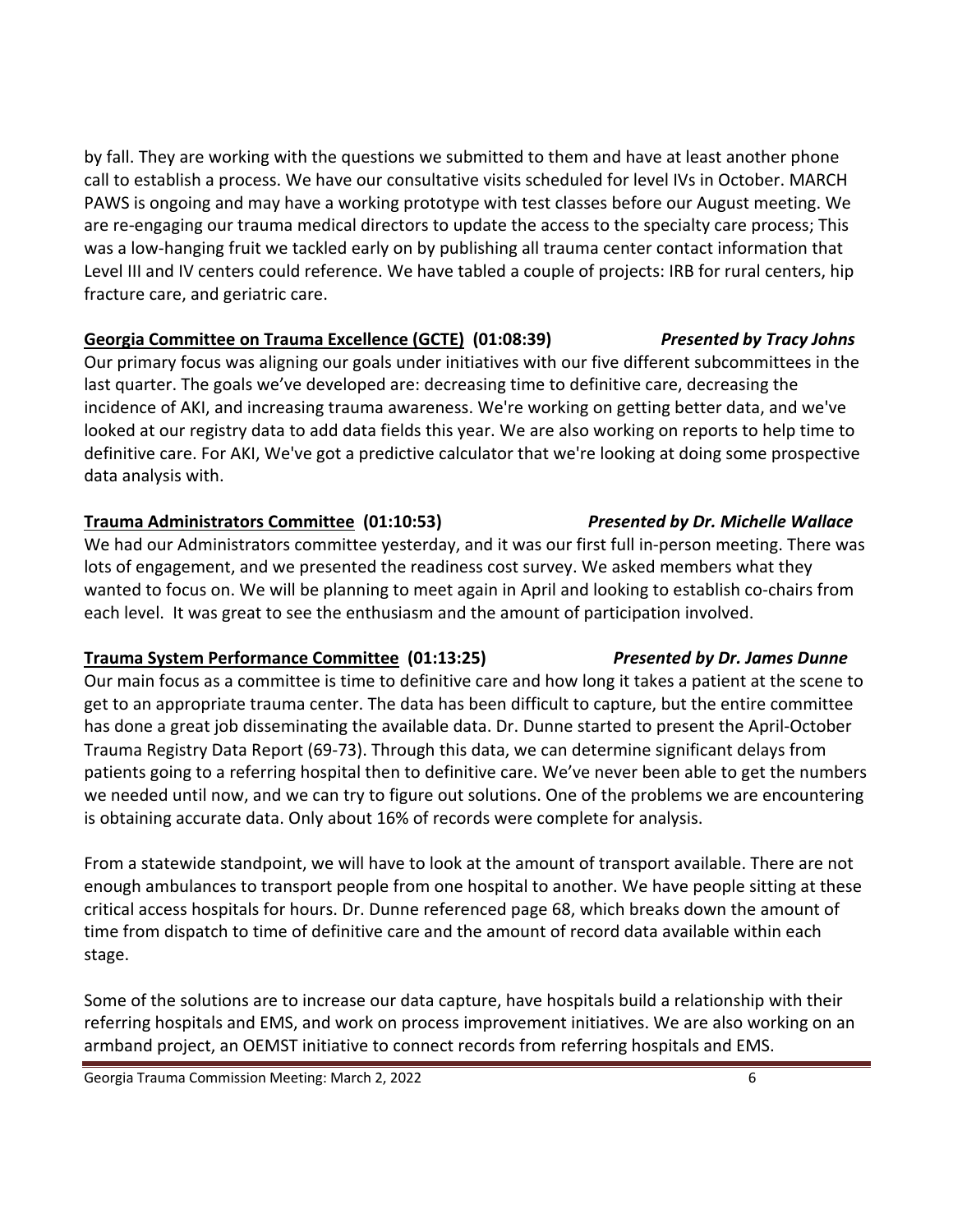Vic Drawdy added that ERs have had difficulty finding a facility to accept a patient in the past couple of months, and EMS agencies are traveling long distances for transfers. How much of the time attributed to the scene to the final destination is attributed to trying to locate a facility? Dr. Dunne stated that COVID exposed our weakness in the surge capacity of our tertiary centers. Instead of going to the closet facility, they have to travel further. Tracy Johns stated that it's not only bed shortages but staffing shortages. Hopefully, we will be able to see more information once we obtain better data. Dr. Dunne stated that ISS scores break the data out, and we can see that EMS knows where to go and is transferring people correctly.

### **System Partner Reports**

### **Georgia Trauma Foundation: (01:39:37)** *Presented by Cheryle Ward*

Our main priorities in the foreseeable future will be focused on board expansion and mission fulfillment. We want to make sure we are doing what we were created to do, raising money to help advance our state's trauma system. Historically, we have been focused on education, which we have done well. Earlier, TCAA mentioned when people hear foundation, they immediately think you don't need money. You give money. As a foundation, for us to give money, we have to make money. As we move forward, you will be hearing more details about what we are doing.

Dr. Ashley added that the foundation was able to add two new board members, which was voted on at that last meeting.

# **Georgia Quality Improvement Program (GQIP): (01:42:54)** *Presented by Gina Solomon*

We are happy to have Dr. Todd here with us today. He's learning on the fly and has been a great addition. I have a brief update on workgroups. They gave a robust report yesterday and continue to move forward. We did some polling questions during our GQIP meeting, and it appears we are on the right track. We hope we get more calls for volunteers to get some more engagement. The benchmarking platform is still a work in progress. We were waiting on security assessments but have moved passed those and now working on the contract phase. We are continuing to meet with the AG's office special council on peer protection data and use policies. We have started the confidentiality policies and agreement, which is key to moving forward as we start to look at de-identified data. Recently, we engaged some TMDs from centers from around the state to help us move new and old projects forward. For arbormetrics, I included a timeline and hope to kick off in May with the project build phase(77).

# **Office of EMS and Trauma (OEMST): (01:45:47)** *Presented by Renee Morgan/David Newton*

David Newton updated the Commission that Michael Johnson has been promoted to our Deputy Director for Systems of Care. Kelly Joiner will be the Deputy Director for EMS in our office. We have received the armbands for our project and have been working with Rachel and Cassie, our manager, to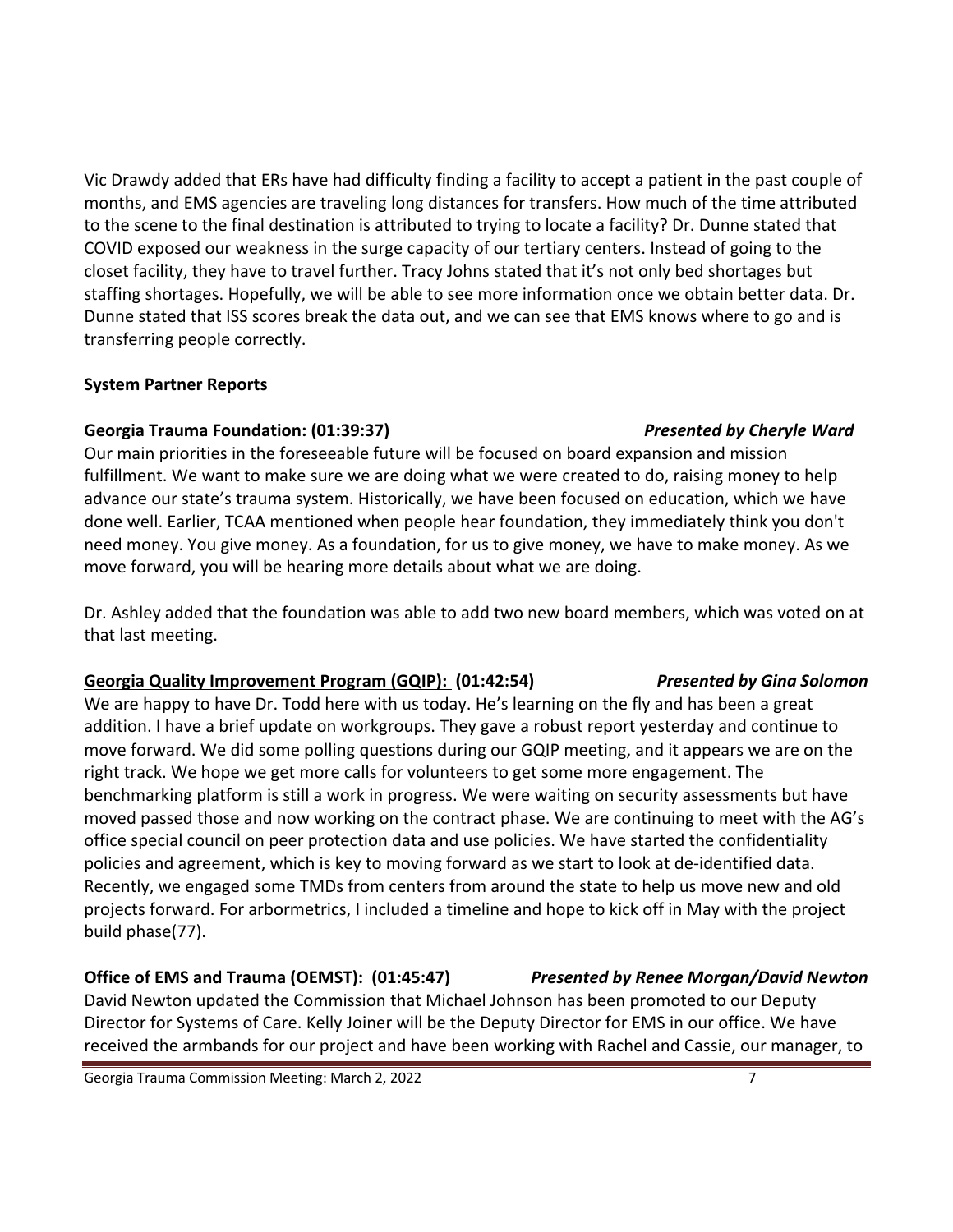implement the pilot. The original funding for this came from the Governor's Office of Highway Safety, and they came back and said the armbands are only to be used for MVCs. Crashes only account for about 5% of our EMS data, so we would have to find another funding stream for the rest of the armbands. They currently cost 17 cents apiece. We have projected we need about 901,000 armbands, based on the number of 911 calls last year. We will discuss the armbands a bit more and how we can incorporate them into the GCC.

For EMS agencies, we're also working on our timeline for the next version of NEMESIS, which has better integration with things like the trauma registry. Dr. Dunne stated that anytime we change a version, we cannot incorporate the previous data in the new version. Mr. Newton stated this new version only has additional elements with additional choices, so it will still be in the same system.

Rachel Barnhard discussed the GCC website and the requested changes. We are looking to update and edit the current website within the hospital status dashboard. Transfer diversion statuses, emergency department, and service line members' statuses are expected to be included in the hospital dashboard on the new software platform we are working to procure. In the meantime, we are working with our GCC management to see if those statuses and other associated changes can integrate into the current web platform in the format it's already in. It is now at the hands of the developers, and the timeline build out on the integration is dependent on them. We are waiting on how long it will take and some cost estimates. GCC has a huge user base at this point, and education is needed before we make the change live.

Dr. Dunne and Liz Atkins clarified what we are looking for in two categories: 1) trauma transfer diversion-if you're tertiary care, you can't accept transfer patients, 2) EMS Diversion with trauma exception-we can't take anyone right now except for trauma patients.

Ms. Barnhard stated that the separate new platform would encompass EMS and hospitals, which we will tell everyone more about as we move forward. The new platform will take more time, so for the current ask, we are working to integrate that into our current platform, but it's not as simple as adding those options in the drop-down. This did go to our GCC advisory board and the time diversion task force. Both committees have looked at the request. Some things we are working on are limiting the view from the public and making it visible to log-in users.

Dr. Ashley asked if their request was approved. Ms. Hand answered that the necessity of it was understood and agreed upon. I wouldn't say approved is the correct word, but we are working towards implementing it. We're in the mock-up phase and will want to agree on what will look, work best, and make sense to most users making the selection. The biggest feedback we get is working on the definitions of things and ensuring it comes with clarity once we put it there. Once we establish definitions, we can reach out to the Commission to review. As of now, we do not have a timeline.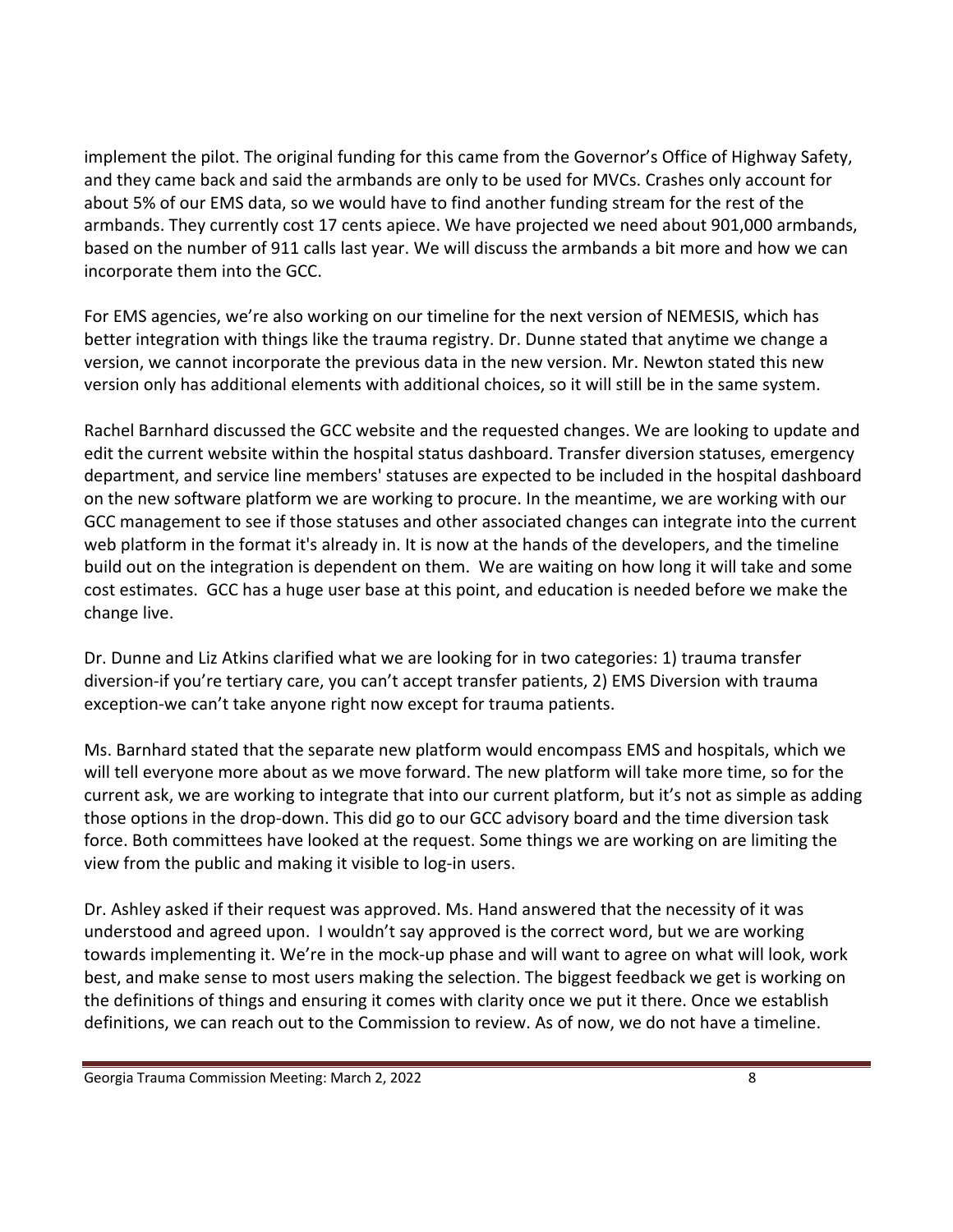Dr. Ashley expressed concern about the unknown timeline. We're drowning. How do we get the word across to them that we need this in weeks instead of months? Dr. Wallace added the operating arm of GCC is through Grady. We have challenges and are working on a rebuild. The Trauma Administrators have a lot of interest in this, and we need significant hospital representation.

Ms. Barnhard added that the public and EMS should not see the transfer diversion status for confusion reasons. It is not just trauma. It's all diversions-neuro, neo-natal, etc. We are looking at which ones are causing the most problems right now.

Courtney Terwilliger asked if GCC could tell us who makes the calls and how many calls they get. Ms. Barnhard clarified we are not a dispatch center. If someone calls as trauma, we have no way of knowing if it's truly a trauma. GCC is set up as a communication center. We get ambulance calls to see where they can go, and the entire call is recorded. The ambulance crew has a limited amount of data visible. GCC has more information regarding how many transports have gone to that facility. Liz Atkins stated we need to make sure Level III and IV are informed and can put GCC on our agenda to keep the dialogue open.

Renee Morgan presented some other OEMST updates. We have been able to get reviewers scheduled. We will have a site visit for our first designated trauma center in region four by the end of this month. We have three designations scheduled within the next month. Valdosta and Lagrange are potential areas of interest. Colquitt is aiming for level IV but may be able to go up to III. LaGrange is a IV, but has some backup call schedule issues.

Dr. Dunne asked if there were any designation visits accomplished in 2021. Ms. Morgan stated there weren't any site visits due to a shortage of reviewers and their inability to leave their facility. We were able to do some re-designations and are exploring to set up virtual visits. Dr. Dunne asked Ms. Morgan to send the status of Level III and IV designations and redesignations completed in 2021 to Liz Atkins.

Tracy Johns stated she had sent in two different applications to become a reviewer, but had difficulty with their process and updated forms. She suggested they work on a streamlined process to facilitate the reviewer application process. Ms. Morgan will follow up to see what they can do.

Dr. Ashley asked if there were any new business items for discussion. No items were brought forward for discussion, and Dr. Ashley asked for a motion to adjourn.

**MOTION GTCNC 2022-03-03: I make the motion to adjourn.**

**MOTION BY**: Vic Drawdy **SECOND BY**: James Adkins

Georgia Trauma Commission Meeting: March 2, 2022 **9 12:33 12:34 12:35 12:36 12:36 13:36 13:36 13:36 13:36 13:36 13:36 13:36 13:36 13:36 13:36 13:36 13:36 13:36 13:36 13:36 13:36 13:36 13:36 13:36 13:36 13:36 13:36 13:36 13**